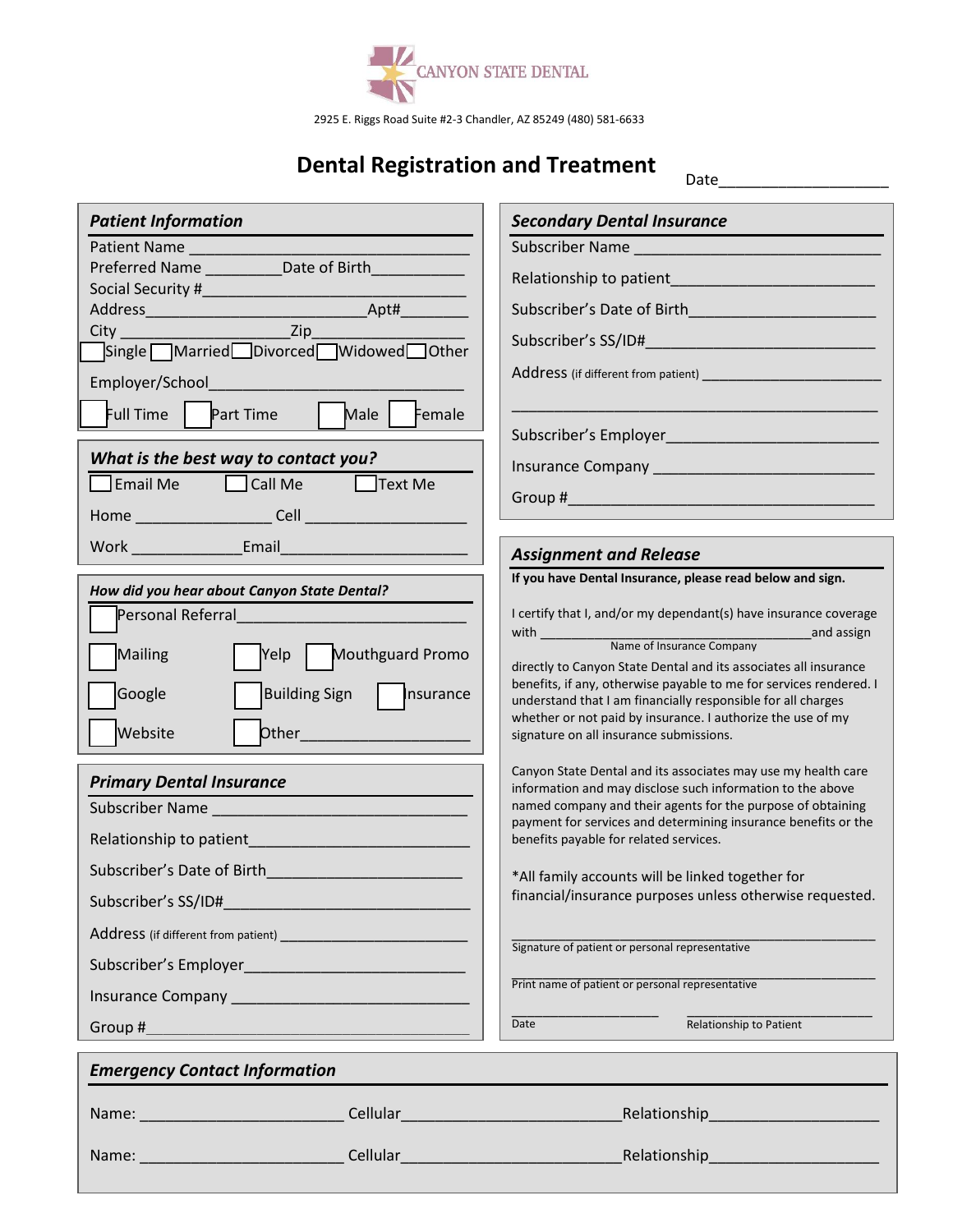

2925 E. Riggs Road Suite #2-3 Chandler, AZ 85249 (480) 581-6633

### **Health History Form**

| Reason for today's visit                                                                                                                                                                                                                                                                                                                                                                                                                                                                                                                                                                                                                                                                                          |                                                                                                                                                                                                                                                                                                                                           |                                                                                                                                                                                                              |                                                                                                                                                                                                                                                                                                                                                                                                                                           |
|-------------------------------------------------------------------------------------------------------------------------------------------------------------------------------------------------------------------------------------------------------------------------------------------------------------------------------------------------------------------------------------------------------------------------------------------------------------------------------------------------------------------------------------------------------------------------------------------------------------------------------------------------------------------------------------------------------------------|-------------------------------------------------------------------------------------------------------------------------------------------------------------------------------------------------------------------------------------------------------------------------------------------------------------------------------------------|--------------------------------------------------------------------------------------------------------------------------------------------------------------------------------------------------------------|-------------------------------------------------------------------------------------------------------------------------------------------------------------------------------------------------------------------------------------------------------------------------------------------------------------------------------------------------------------------------------------------------------------------------------------------|
| Former Dentist                                                                                                                                                                                                                                                                                                                                                                                                                                                                                                                                                                                                                                                                                                    | City/State                                                                                                                                                                                                                                                                                                                                |                                                                                                                                                                                                              |                                                                                                                                                                                                                                                                                                                                                                                                                                           |
|                                                                                                                                                                                                                                                                                                                                                                                                                                                                                                                                                                                                                                                                                                                   |                                                                                                                                                                                                                                                                                                                                           |                                                                                                                                                                                                              |                                                                                                                                                                                                                                                                                                                                                                                                                                           |
|                                                                                                                                                                                                                                                                                                                                                                                                                                                                                                                                                                                                                                                                                                                   | How often do you floss? _____________________How often do you brush? ______________________Do you require a pre-medication?                                                                                                                                                                                                               |                                                                                                                                                                                                              |                                                                                                                                                                                                                                                                                                                                                                                                                                           |
| Please check all that apply:                                                                                                                                                                                                                                                                                                                                                                                                                                                                                                                                                                                                                                                                                      |                                                                                                                                                                                                                                                                                                                                           |                                                                                                                                                                                                              |                                                                                                                                                                                                                                                                                                                                                                                                                                           |
| <b>Bad Breath</b><br><b>Bleeding gums</b><br>Blisters/sores/growths on lips or mouth<br>Burning sensation on tongue<br>Chew on one side of mouth<br>Cigarette/pipe/cigar smoking<br>Clicking or popping jaw<br>Dry mouth<br><b>Health History</b>                                                                                                                                                                                                                                                                                                                                                                                                                                                                 | Foreign objects<br>Food collection between teeth<br>Grinding teeth<br>Gums swollen or tender<br>Jaw pain<br>Jaw tiredness<br>Lip or cheek biting<br>Loose teeth/broken fillings<br><b>Fingernail biting</b>                                                                                                                               | Mouth pain, brushing<br>Orthodontic treatmen<br>Pain around ear<br>Periodontal treatment<br>Sensitivity to cold<br>Sensitivity to heat<br>Sensitivity to sweets<br>Sensitivity when biting<br>Mouth breather | Have you ever been diagnosed with Sleep<br>Apnea?<br>Have you ever had an overnight sleep<br>study?<br>Do you or have you used a CPAP?<br>Do you wake up in the morning with<br>headaches?<br>Have you been told that you gasp for air or<br>suddenly stop breathing while sleeping?<br>Do you snore?                                                                                                                                     |
|                                                                                                                                                                                                                                                                                                                                                                                                                                                                                                                                                                                                                                                                                                                   |                                                                                                                                                                                                                                                                                                                                           |                                                                                                                                                                                                              |                                                                                                                                                                                                                                                                                                                                                                                                                                           |
| Have you ever taken any medications containing bisphosphonates? This includes brands such as Fosamax, Actonel, Didronel, Boniva, Aredia, and Zometa. Yes<br>AIDS/HIV<br>Anemia<br>Arthritis, Rheumatism<br><b>Artificial Heart Valves</b><br><b>Artificial Joints</b><br>Asthma<br><b>Back Problems</b><br>Bleeding abnormally, with extractions or surgery<br><b>Blood Disease</b><br>Cancer<br><b>Chemical Dependency</b><br>Chemotherapy<br><b>Circulatory Problems</b><br><b>Congenital Heart Lesions</b><br><b>Cortisone Treatments</b><br>Cough, persistent/bloody<br><b>Diabetes</b><br><b>Dizziness</b><br><b>Bone Density medication</b><br>Cholesterol medication<br>Yes<br>Do you wear contact lenses? | Emphysema<br>Epilepsy<br>Fainting<br>Glaucoma<br>Headaches<br><b>Heart Murmur</b><br><b>Heart Problems</b><br>Hepatitis Type<br>Herpes<br>High Blood Pressure<br>Jaundice<br>Jaw Pain<br><b>Kidney Disease</b><br>Liver Disease<br>Low Blood Pressure<br>Mitral Valve Prolapse<br>Nervous Problems<br>Pacemaker<br>Psychiatric Care<br>No | Are you taking birth control pills?                                                                                                                                                                          | No<br><b>Radiation Treatment</b><br><b>Respiratory Disease</b><br><b>Rheumatic Fever</b><br><b>Scarlet Fever</b><br>Seizures<br><b>Shortness of Breath</b><br>Sinus Trouble<br>Skin Rash<br><b>Special Diet</b><br>Stroke<br>Swollen Feet/Ankles<br>Swollen Neck Glands<br><b>Thyroid Problems</b><br>Tonsillitis<br>Tuberculosis<br>Tumor or growth on head or neck<br>Ulcer<br><b>Venereal Disease</b><br>Weight Loss/Gain<br>Yes<br>No |
|                                                                                                                                                                                                                                                                                                                                                                                                                                                                                                                                                                                                                                                                                                                   |                                                                                                                                                                                                                                                                                                                                           |                                                                                                                                                                                                              |                                                                                                                                                                                                                                                                                                                                                                                                                                           |
| Are you pregnant?<br>Yes                                                                                                                                                                                                                                                                                                                                                                                                                                                                                                                                                                                                                                                                                          | Due Date:<br>No                                                                                                                                                                                                                                                                                                                           | Are you nursing?                                                                                                                                                                                             | No<br>Yes                                                                                                                                                                                                                                                                                                                                                                                                                                 |
| <b>Medication</b><br>List any medication you are currently taking and the                                                                                                                                                                                                                                                                                                                                                                                                                                                                                                                                                                                                                                         | <b>Allergies</b>                                                                                                                                                                                                                                                                                                                          |                                                                                                                                                                                                              |                                                                                                                                                                                                                                                                                                                                                                                                                                           |
| Correlating diagnosis: Correlating diagnosis:<br>Medical Marijuana                                                                                                                                                                                                                                                                                                                                                                                                                                                                                                                                                                                                                                                | Aspirin<br>Codeine<br><b>Dental Anesthetics</b><br>Erythromycin                                                                                                                                                                                                                                                                           | Latex<br>Metals<br>Penicillin<br>Sulfa                                                                                                                                                                       | Tetracycline<br>Other____________                                                                                                                                                                                                                                                                                                                                                                                                         |

I authorize and give consent to perform dental services agreed between Canyon State Dental and its associates and patient and/or parent or guardian to be necessary or advisable including the use of anesthesia and other medication as indicated. I certify to the accuracy of the above statements regarding my medical and dental history. Payment for all treatment and services rendered are my responsibility.

\_\_\_\_\_\_\_\_\_\_\_\_\_\_\_\_\_\_\_\_\_\_\_\_\_\_\_\_\_\_\_\_\_\_\_\_\_\_\_\_\_\_

\_\_\_\_\_\_\_\_\_\_\_\_\_\_\_\_\_\_\_

\_\_\_\_\_\_\_\_\_\_\_\_\_\_\_\_\_\_\_\_\_\_\_\_\_\_\_\_\_\_\_\_\_\_\_\_\_\_\_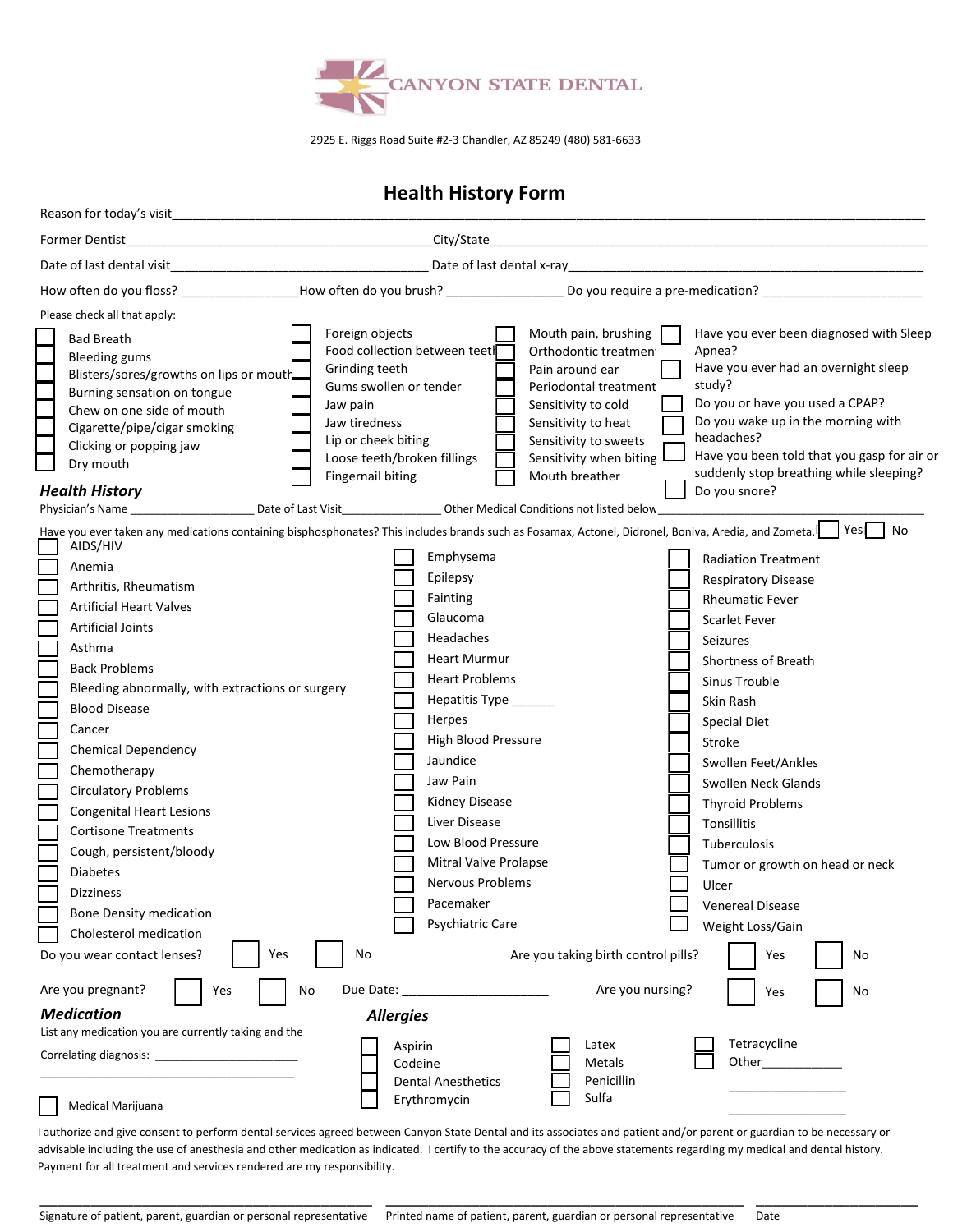

## **FINANCIAL POLICIES**

In order to enhance communication and promote understanding regarding this office's Financial Policies, please read through the following information. After reading, please provide your signature at the bottom indicating that you fully understand these policies. This form must be signed in order to proceed with your scheduled appointment. If you have any questions or concerns, please ask to speak with the Office Manager. Thank you!

- ❖ **Insurance:** We are happy to bill both primary and secondary insurances as a **courtesy** for our patients. It must be understood that each patient is ultimately responsible for the cost of services rendered. We will do our best to estimate accurate insurance coverage and patient portions due; however, if the insurance company does not pay the full amount anticipated, the patient is responsible for the difference. Payment would be expected within 30 days of receiving a statement.
- ❖ **Patient Payment:** The patient portion due for services rendered is expected at the time of service unless *previous* arrangements have been made. We accept cash, checks and all major credit cards.
- ❖ **Financing:** We have financing options available through Care Credit and Lending Club. If you have an interest in these options, please consult with the office manager prior to the date of scheduled treatment.
- ❖ **No Shows/Missed Appointments:** We request notice to cancel or reschedule an appointment of at least 48 hours (2 businesses days) prior to the appointment as scheduled. If appropriate notice is not given, a charge of \$50 per hour of scheduled appointment will be assessed to the patient's account (I.E. 1hr or less appointment= \$50 charge, 2hr appointment= \$100, etc).
- ❖ **Refunds for Unfinished Treatment:** If a patient decides to discontinue treatment after it has been started, a full refund will not be given. Individual circumstances may be discussed with the office manager and/or dentist.
- ❖ **Credits on an Account:** If an insurance company pays more than anticipated creating a credit for the patient, we are happy to either refund the patient or leave the credit on the account to be applied toward future treatment.
- ❖ **Collections:** On occasion, after repeated attempts to collect a balance due, we may need to turn an account over to a collections agency. Should this occur, it is agreed that the financially responsible party listed below shall pay all finance charges, collection cost, attorneys fees, and any other costs that may be incurred to enforce collection of any amount outstanding.

Patient Name:

Patient/Guardian Signature : \_\_\_\_ \_\_\_\_\_\_ Date:

2925 E. Riggs Road Suite #2-3 Chandler, AZ 85249 [www.canyonstatedental.com](http://www.canyonstatedental.com/) **|** P: (480) 581-6633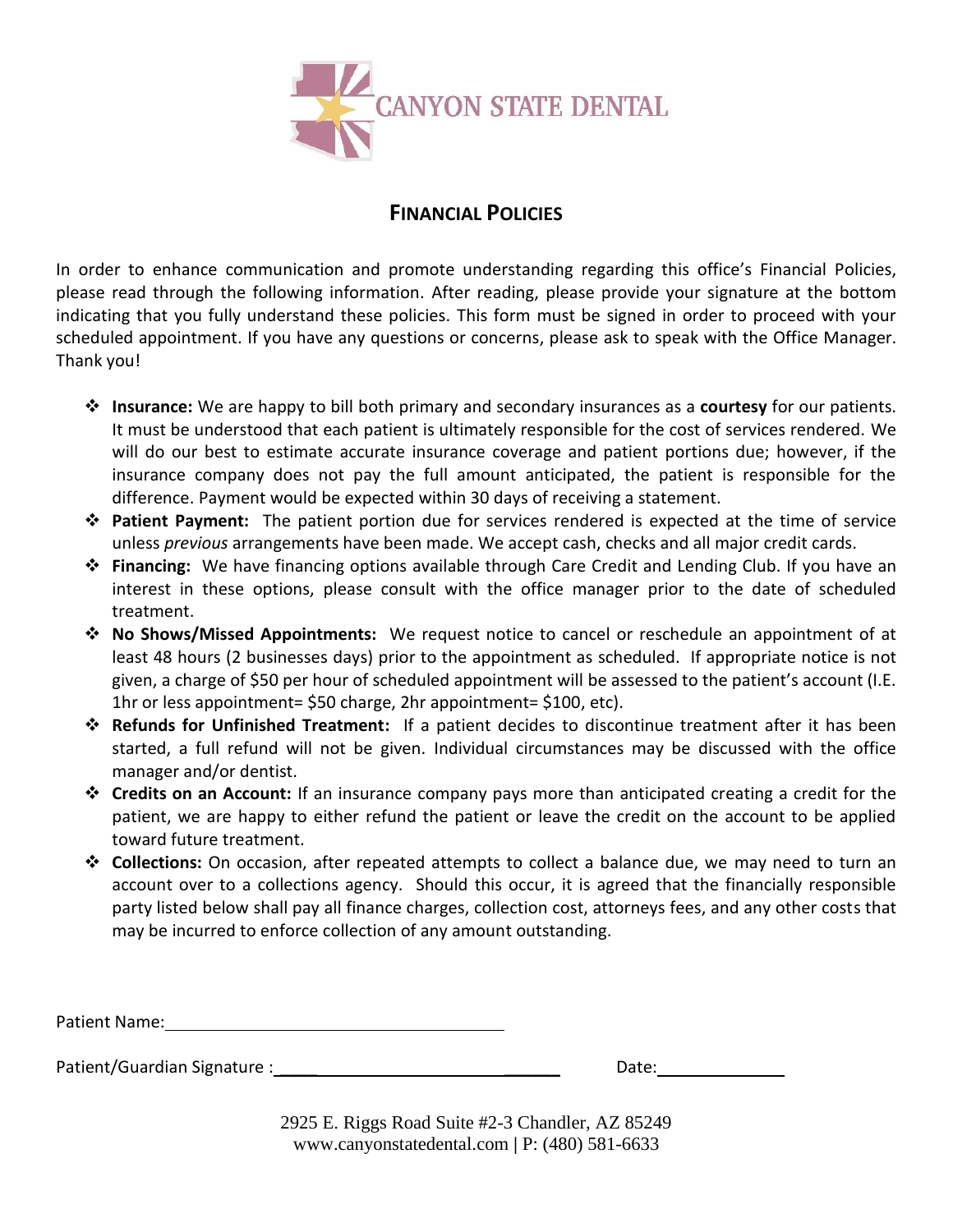## Canyon State Dental

# **ACKNOWLEDGEMENT OF RECEIPT OF NOTICE OF PRIVACY PRACTICES**

**\*\*You May Refuse to Sign This Acknowledgment\*\***

**If the patient is under 18 years of age, a parent or legal guardian must sign.**

|                    | _______, have received a copy of this office's Notice of Privacy Practices.<br><b>{Please Print Patients Name}</b>                                                                                                                 |  |  |
|--------------------|------------------------------------------------------------------------------------------------------------------------------------------------------------------------------------------------------------------------------------|--|--|
|                    | <b>{Signature of Patient or Parent/Legal Guardian}</b>                                                                                                                                                                             |  |  |
| {Date}             |                                                                                                                                                                                                                                    |  |  |
|                    | <b>Authorization to Use or Disclose Health Information</b>                                                                                                                                                                         |  |  |
|                    | Other than is stated above or where Federal, State or Local law requires us, we will not disclose your health<br>information other than with your written authorization. You may revoke that authorization in writing at any time. |  |  |
|                    | PATIENT ACKNOWLEDGMENT                                                                                                                                                                                                             |  |  |
| <b>List Names:</b> |                                                                                                                                                                                                                                    |  |  |
|                    |                                                                                                                                                                                                                                    |  |  |
|                    |                                                                                                                                                                                                                                    |  |  |
|                    |                                                                                                                                                                                                                                    |  |  |
|                    | For Office Use Only                                                                                                                                                                                                                |  |  |
| obtained because:  | We attempted to obtain written acknowledgement of receipt of our Notice of Privacy Practices, but acknowledgement could not be                                                                                                     |  |  |
| $\Box$             | Individual refused to sign                                                                                                                                                                                                         |  |  |
| □                  | Communications barriers prohibited obtaining the acknowledgement                                                                                                                                                                   |  |  |
| □                  | An emergency situation prevented us from obtaining acknowledgment                                                                                                                                                                  |  |  |
| $\Box$             | Patient reviewed Privacy Practices but elected not to take a copy home                                                                                                                                                             |  |  |
| $\Box$             | Other (Please Specify)                                                                                                                                                                                                             |  |  |

2925 E. Riggs Road Suite #2-3 Chandler, AZ 85249 [www.canyonstatedental.com](http://www.canyonstatedental.com/) **|** P: (480) 581-6633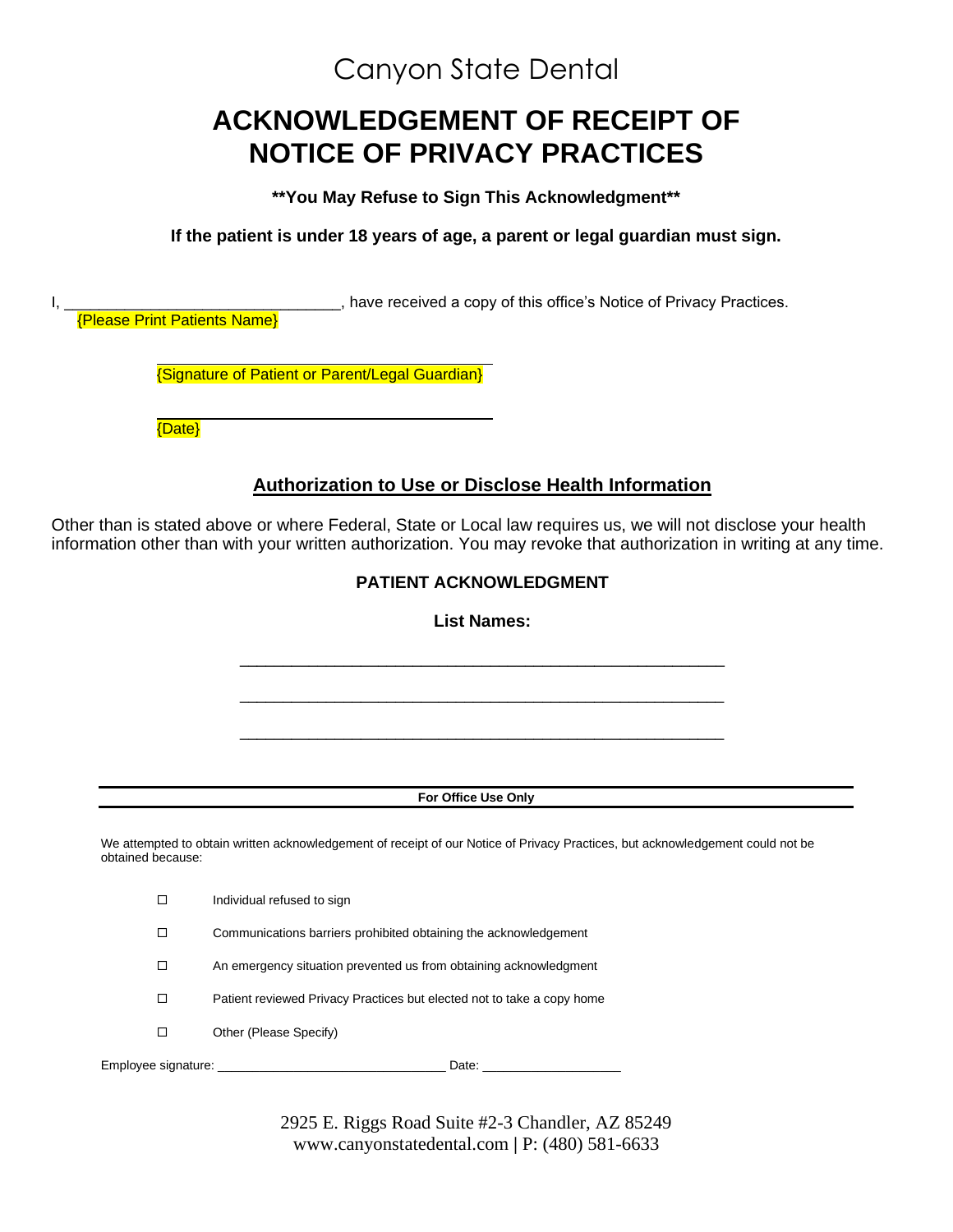## Canyon State Dental

# **NOTICE OF PRIVACY PRACTICES**

#### **THIS NOTICE DESCRIBES HOW HEALTH INFORMATION ABOUT YOU MAY BE USED AND DISCLOSED AND HOW YOU CAN GET ACCESS TO THIS INFORMATION.**

#### **PLEASE REVIEW IT CAREFULLY. THE PRIVACY OF YOUR HEALTH INFORMATION IS IMPORTANT TO US.**

#### **Copies of this notice available upon request.**

#### **OUR LEGAL DUTY**

We are required by applicable federal and state law to maintain the privacy of your health information. We are also required to give you this Notice about our privacy practices, our legal duties, and your rights concerning your health information. We must follow the privacy practices that are described in this Notice while it is in effect. This Notice takes effect April 14, 2003, and will remain in effect until we replace it.

We reserve the right to change our privacy practices and the terms of this Notice at any time, provided such changes are permitted by applicable law. We reserve the right to make the changes in our privacy practices and the new terms of our Notice effective for all health information that we maintain, including health information we created or received before we made the changes. Before we make a significant change in our privacy practices, we will change this Notice and make the new Notice available upon request.

You may request a copy of our Notice at any time. For more information about our privacy practices, or for additional copies of this Notice, please contact us using the information listed at the end of this Notice.

USES AND DISCLOSURES OF HEALTH INFORMATION **We use and disclose health information about you for treatment, payment, and healthcare operations. For example:**

**Treatment:** We may use or disclose your health information to a physician or other healthcare provider providing treatment to you.

**Payment:** We may use and disclose your health information to obtain payment for services we provide to you.

**Healthcare Operations:** We may use and disclose your health information in connection with our healthcare operations. Healthcare operations include quality assessment and improvement activities, reviewing the competence or qualifications of healthcare professionals, evaluating practitioner and provider performance, conducting training programs, accreditation, certification, licensing, or credentialing activities.

**Your Authorization:** In addition to our use of your health information for treatment, payment, or healthcare operations, you may give us written authorization to use your health information or to disclose it to anyone for any purpose. If you give us an authorization, you may revoke it in writing at any time. Your revocation will not affect any use or disclosures permitted by your authorization while it was in effect. Unless you give us a written authorization, we cannot use or disclose your health information for any reason except those described in this Notice.

**To Your Family and Friends:** We must disclose your health information to you, as described in the Patient Rights section of this Notice. We may disclose your health information to a family member, friend, or other person to the extent necessary to help with your healthcare or with payment for your healthcare, but only if you agree that we may do so.

**Persons Involved In Care:** We may use or disclose health information to notify, or assist in the notification of (including identifying or locating) a family member, your personal representative or another person responsible for your care, of your location, your general condition, or death. If you are present, then prior to use or disclosure of your health information, we will provide you with an opportunity to object to such uses or disclosures. In the event of your incapacity or emergency circumstances, we will disclose health information based on a determination using our professional judgment disclosing only health information that is directly relevant to the person's involvement in your healthcare. We will also use our professional judgment and our experience with common practice to make reasonable inferences of your best interest in allowing a person to pick up filled prescriptions, medical supplies, xrays, or other similar forms of health information.

**Marketing Health-Related Services:** We will not use your health information for marketing communications without your written authorization.

**Required by Law: We** may use or disclose your health information when we are required to do so by law.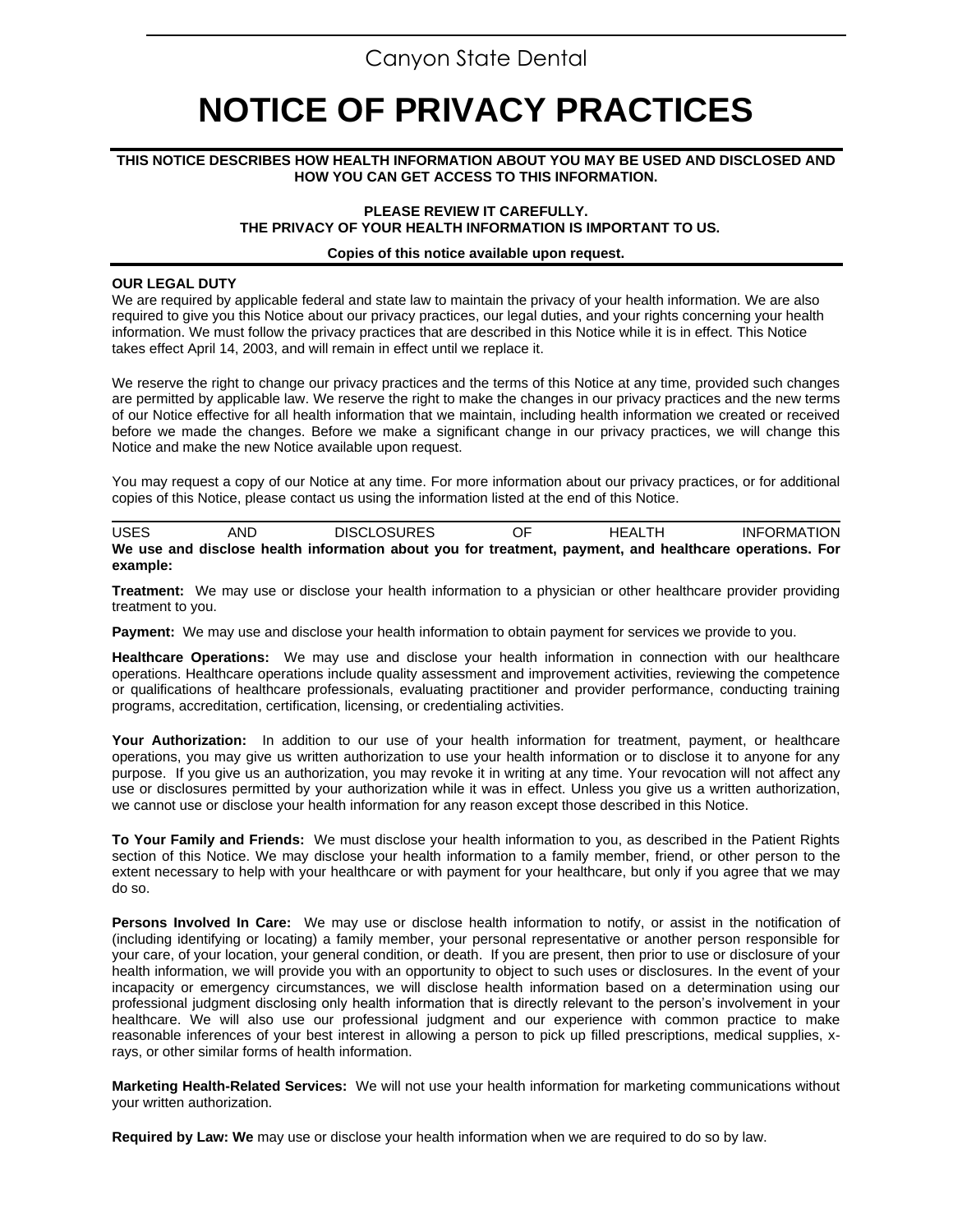**Abuse or Neglect:** We may disclose your health information to appropriate authorities if we reasonably believe that you are a possible victim of abuse, neglect, or domestic violence or the possible victim of other crimes. We may disclose your health information to the extent necessary to avert a serious threat to your health or safety or the health or safety of others.

**National Security:** We may disclose to military authorities the health information of Armed Forces personnel under certain circumstances. We may disclose to authorized federal officials health information required for lawful intelligence, counterintelligence, and other national security activities. We may disclose to correctional institution or law enforcement official having lawful custody of protected health information of inmate or patient under certain circumstances.

**Appointment Reminders:** We may use or disclose your health information to provide you with appointment reminders (such as voicemail messages, postcards, or letters).

#### **PATIENT RIGHTS**

**Access:** You have the right to look at or get copies of your health information, with limited exceptions. You may request that we provide copies in a format other than photocopies. We will use the format you request unless we cannot practicably do so. (You must make a request in writing to obtain access to your health information. You may obtain a form to request access by using the contact information listed at the end of this Notice. We will charge you a reasonable cost-based fee for expenses such as copies and staff time. You may also request access by sending us a letter to the address at the end of this Notice. If you request copies, we will charge you \$1.00 for each page, \$20.00 per hour for staff time to locate and copy your health information, and postage if you want the copies mailed to you. If you request an alternative format, we will charge a cost-based fee for providing your health information in that format. If you prefer, we will prepare a summary or an explanation of your health information for a fee. Contact us using the information listed at the end of this Notice for a full explanation of our fee structure.)

**Disclosure Accounting:** You have the right to receive a list of instances in which we or our business associates disclosed your health information for purposes, other than treatment, payment, healthcare operations and certain other activities, for the last 6 years, but not before April 14, 2003.If you request this accounting more than once in a 12-month period, we may charge you a reasonable, cost-based fee for responding to these additional requests.

**Restriction:** You have the right to request that we place additional restrictions on our use or disclosure of your health information. We are not required to agree to these additional restrictions, but if we do, we will abide by our agreement (except in an emergency).

**Alternative Communication:** You have the right to request that we communicate with you about your health information by alternative means or to alternative locations. **{You must make your request in writing.}** Your request must specify the alternative means or location and provide satisfactory explanation how payments will be handled under the alternative means or location you request.

**Amendment:** You have the right to request that we amend your health information. (Your request must be in writing, and it must explain why the information should be amended.) We may deny your request under certain circumstances.

**Electronic Notice: If** you receive this Notice on our Web site or by electronic mail (e-mail), you are entitled to receive this Notice in written form.

#### **QUESTIONS AND COMPLAINTS**

If you want more information about our privacy practices or have questions or concerns, please contact us.

If you are concerned that we may have violated your privacy rights, or you disagree with a decision we made about access to your health information or in response to a request you made to amend or restrict the use or disclosure of your health information or to have us communicate with you by alternative means or at alternative locations, you may complain to us using the contact information listed at the end of this Notice. You also may submit a written complaint to the U.S. Department of Health and Human Services. We will provide you with the address to file your complaint with the U.S. Department of Health and Human Services upon request.

We support your right to the privacy of your health information. We will not retaliate in any way if you choose to file a complaint with us or with the U.S. Department of Health and Human Services.

Contact Officer: Amy Manzo Telephone: (480) 581-6633

Address: 2925 E. Riggs Road Suite #2-3 Chandler, AZ 85249